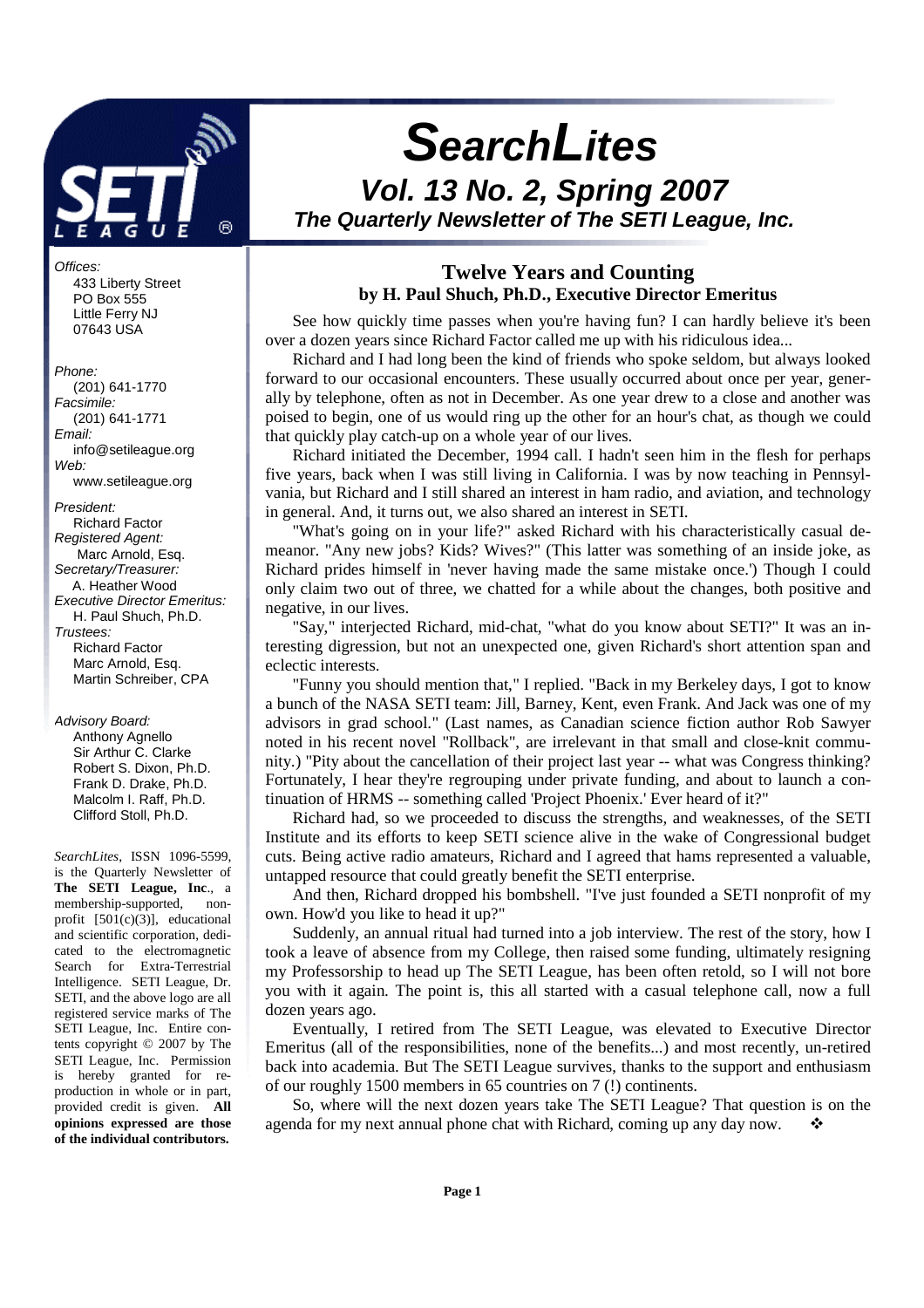## **Annual Meeting Notice**

In accordance with Article IV, Section 1 of our duly approved Bylaws, the Trustees of The SETI League, Inc. hereby schedule our Thirteenth Annual Membership Meeting for 1 PM Eastern time on Sunday, April 29, 2007, at SETI League Headquarters, 433 Liberty Street, Little Ferry NJ 07643. Our office is located just two blocks north of Route 46 and one mile east of the Teterboro Airport, on the northwest corner of Liberty and Kinzley Streets.

We recommend that out-of-town members and guests flying in commercially use the Newark International Airport (EWR), which is about twenty minutes South of our office. There is a wide variety of hotels available at the Newark Airport. A rental car is recommended. From Newark, drive North on the New Jersey Turnpike to US Route 46 Westbound, cross over the Hackensack River, and two long blocks after the traffic circle, turn right onto Liberty Street.

Our members and guests using General Aviation are invited to use the Teterboro Airport (there *is* a landing fee). Of the half-dozen Fixed Base Operators offering transient parking, we recommend Atlantic Aviation (ask Ground Control for parking in the Atlantic Midfield). They should be able to assist you with ground transportation. Please coordinate your schedules and needs in advance through our secretary, Heather Wood.

As attendance by one percent of the League's membership constitutes a quorum, all members in good standing are encouraged to attend. The preliminary agenda for this meeting, per Bylaws Article XII, appears below.

Per Article IV, Section 3 our Bylaws, written or electronic notice of this Meeting is being provided to all members in good standing, not less than ten days nor more than ninety days prior to the meeting date. Members are encouraged to submit additional Old Business and New Business items for inclusion in the Agenda. Please email your agenda items to n6tx@setileague.org, not later than April 1, 2007.

The annual Board of Trustees Meeting required per Bylaws Article V, Section 3 will immediately follow the Membership Meeting. All SETI League members in good standing are welcome to attend.

### **Preliminary Agenda**

- Call to Order
- Minutes of 2006 Membership Meeting
- Financial Report
- Committee Reports
- Old Business
- New Business
- Good and Welfare
- Adjournment

**SARA Call for Papers** 

**Little Ferry, NJ.., December 2006** -- The Society of Amateur Radio Astronomers (SARA), a SETI League Affiliated Society that represents several hundred amateur radio astronomers around the world, hereby solicits papers for presentation at its 2007 Annual Meeting and Technical Conference, to be held July 1 - 3, 2007, at the National Radio Astronomy Observatory (NRAO), Green Bank WV. Papers on radio astronomy hardware, software, education, research strategies, and philosophy are welcome.

H. Paul Shuch, The SETI League's volunteer executive director, also serves as SARA vice president. In that capacity, he is coordinating this joint technical meeting. SARA members, SETI League members, or supporters wishing to present a paper should email a letter of intent, including a proposed title and informal abstract or outline (not to exceed 100 words) to the SARA vice president at vicepres@radio-astronomy.org, no later than 1 March 2007. Be sure to include your full name, affiliation, postal address, and email address, and indicate your willingness to attend the conference to present your paper. Submitters will receive an email response, typically within one week, along with a request to proceed to the next stage, if the proposal is consistent with the planned program.

A formal Proceedings will be published in conjunction with this Meeting. Papers will be peer-reviewed by a panel of SARA members with appropriate professional expertise and academic credentials. First-draft manuscripts must be received no later than 1 April 2007, with feedback, acceptance, or rejection emails to be sent within two weeks thereafter. Upon final editing of accepted papers, camera-ready copy will be due not later than 1 May 2007. Due to printer's deadlines, manuscripts received after that deadline will not make it into the Proceedings. Instructions for preparation of final manuscripts will be emailed to the authors of all accepted papers.

Last year's Proceedings was a landmark accomplishment for both organizations. Please help the Society of Amateur Radio Astronomers to make the 2007 edition even better! SETI League members in particular are encouraged to participate in this meeting by presenting their work for the benefit of the two sister societies. Further information about SARA can be found on their website, http://radio-astronomy.org.

Largely using radio telescopes and optical telescopes, SETI scientists seek to determine whether humankind is alone in the universe. Since Congress terminated NASA's SETI funding in 1993, The SETI League and other scientific groups have privatized the research. Amateur and professional scientists interested in participating in the search for intelligent alien life, and citizens wishing to help support it, should email join@setileague.org, check the SETI League Web site at http://www.setileague.org/, send a fax to +1 (201) 641-1771, or contact The SETI League, Inc. membership hotline at  $+1$  (800) TAU-SETI. Be sure to provide us with a postal address to which we will mail further information. The SETI League, Inc. is a membership-supported, non-profit  $[501(c)(3)]$ , educational and scientific corporation dedicated to the scientific Search for Extra-Terrestrial Intelligence.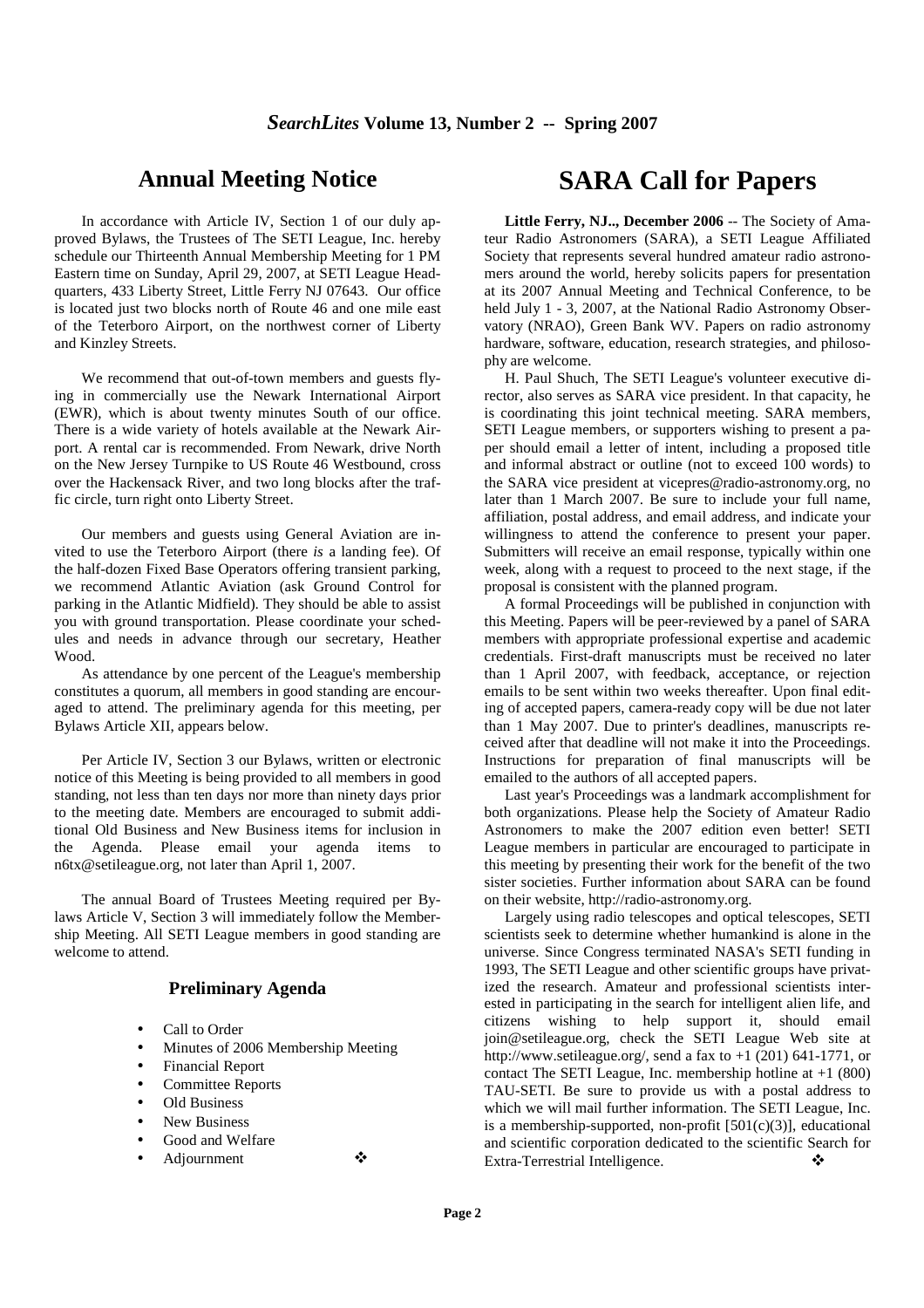# **Event Horizon**

SearchLites' readers are apprised of the following conferences and meetings at which SETI-related information will be presented. League members are invited to check our World Wide Web site (www.setileague.org) under *Event Horizon*, or email to us at info@setileague.org, to obtain further details. Members are also encouraged to send in information about upcoming events of which we may be unaware.

**April 21, 2007, 0000 UTC - 2359 UTC**: Eighth annual *SETI League Ham Radio QSO Party*, 14.204, 21.306, and 28.408 MHz.

**April 27 - 28, 2007**: 11th Annual *Southeastern VHF Conference*, Atlanta GA.

**April 29, 2007, 1300 EDT**: Thirteenth *SETI League annual membership meeting*, SETI League headquarters, Little Ferry NJ.

**May 18 - 20, 2007**: *Hamvention 2007*, Dayton OH.

**June 1 - 3, 2007**: *Rochester Hamfest*, Rochester NY.

**July 1 - 3, 2007**: *Society of Amateur Radio Astronomers* Conference, NRAO Green Bank WV.

**July 26 - 29, 2007**: *Central States VHF Conference*, San Antonio TX.

**August 30 - September 3, 2007**: *65th World Science Fiction Convention*, Yokohama Japan.

**September 24 - 28, 2007**: *58th International Astronautical Congress*, Hyderabad, India.

**October 18 - 20, 2007**: *Microwave Update 2007*, King of Prussia, PA.

**October 2007** (dates TBA): *AMSAT Space Symposium*, Pittsburgh, PA.

**November 16 - 18, 2007**: *Philcon 2007*, Philadelphia PA.

**April 19, 2008, 0000 UTC - 2359 UTC**: Eighth annual SETI League *Ham Radio QSO Party*, 14.204, 21.306, and 28.408 MHz.

**May 16 - 18, 2008**: *Hamvention 2008*, Dayton OH.

**May 30 - June 1, 2008**: *Rochester Hamfest*, Rochester NY.

**June 2008 (dates TBA)**: *Society of Amateur Radio Astronomers* Conference, NRAO Green Bank WV.

**July 24 - 27, 2008 (Tentative)**: *Central States VHF Conference*, Wichita KS.

**Mid August 2008 (dates TBA)**: *EME 2008*, Florence Italy.

**September 30 - October 4, 2008**: *59th International Astronautical Congress*, Glasgow, Scotland.

**October 2008** (proposed - dates TBA): *AMSAT Space Symposium*, Orlando, FL.

**April 18, 2009, 0000 UTC - 2359 UTC**: Tenth annual *SETI League Ham Radio QSO Party*, 14.204, 21.306, and 28.408 MHz.

**May 15 - 17, 2009**: *Hamvention 2009*, Dayton OH.

**May 29 - 31, 2009**: *Rochester Hamfest*, Rochester NY.

**June 2009 (dates TBA)**: *Society of Amateur Radio Astronomers* Conference, NRAO Green Bank WV.

**October 2009** (dates TBA): *60th International Astronautical Congress*, Daejon, Korea.

**October 2009** (proposed - dates TBA): *AMSAT Space Symposium*, Atlanta, GA.

**April 17, 2010, 0000 UTC - 2359 UTC**: Eleventh annual SETI League *Ham Radio QSO Party*, 14.204, 21.306, and 28.408 MHz.

**June 4 - 6, 2010**: *Rochester Hamfest*, Rochester NY. **June 2010 (dates TBA)**: *Society of Amateur Radio Astronomers* Conference, NRAO Green Bank WV.

# Don't Expect an Alien Sitcom

**by Paul Gilster,** gilster@centauri-dreams.org

Since we've kicked around the idea of searching for SETI signals in the television bands, it's interesting to note SETI scientist Seth Shostak's thoughts on the subject. Because although planet Earth has been broadcasting TV signals for some time now, our transmissions are unlikely to be received at any great distance. And that makes a search for accidental TV-like emissions even from relatively nearby stars problematic.

Shostak imagines a civilization 55 light years away hoping to pick up *I Love Lucy* from Earth. He notes that the nondirectional TV signal, assuming a million watts of transmitter power, will reach this distant world "...with a power density of about 0.3 million million million million millionths of a watt per square meter..." And because only a third of the transmission power is in the carrier signal — the most readily detected part of the transmission — even that number is too high.

It's possible to run these numbers against a new facility, the Low-Frequency Array (LOFAR) now being built in Europe for radio astronomy work. At VHF television frequencies, LO-FAR will have an effective collecting area similar to that of the Arecibo dish. Says Shostak:

That's big. That's brawny. But not brawny enough. In our SETI experiments at Arecibo, we could find a signal if it were about 0.1 million million million millionths of a watt per square meter. That number, you will notice if you count up the words, is a million times bigger than the *I Love Lucy* carrier at 55 light-years. The aliens' LOFAR would be inadequate to detect the broadcast by a factor of a million, a not entirely negligible amount. Simply stated: LOFAR couldn't hear it.

That's bad news for our hopes of picking up extraneous signals from a technological civilization. It doesn't disqualify these frequencies from SETI study, but does imply that if we were to find something interesting, it probably wouldn't be an extraterrestrial sitcom. If any readers have references to other work on the strength of such signals at interstellar distances, please let me know. It's a question that bears on how visible our own culture is at the distance of nearby stars. The answer may well be that despite *I Love Lucy*, we're still all but undetectable.

*This article first appeared on the* Centauri Dreams *website (www.centauri-dreams.org), and is used here by the kind permission of the author.*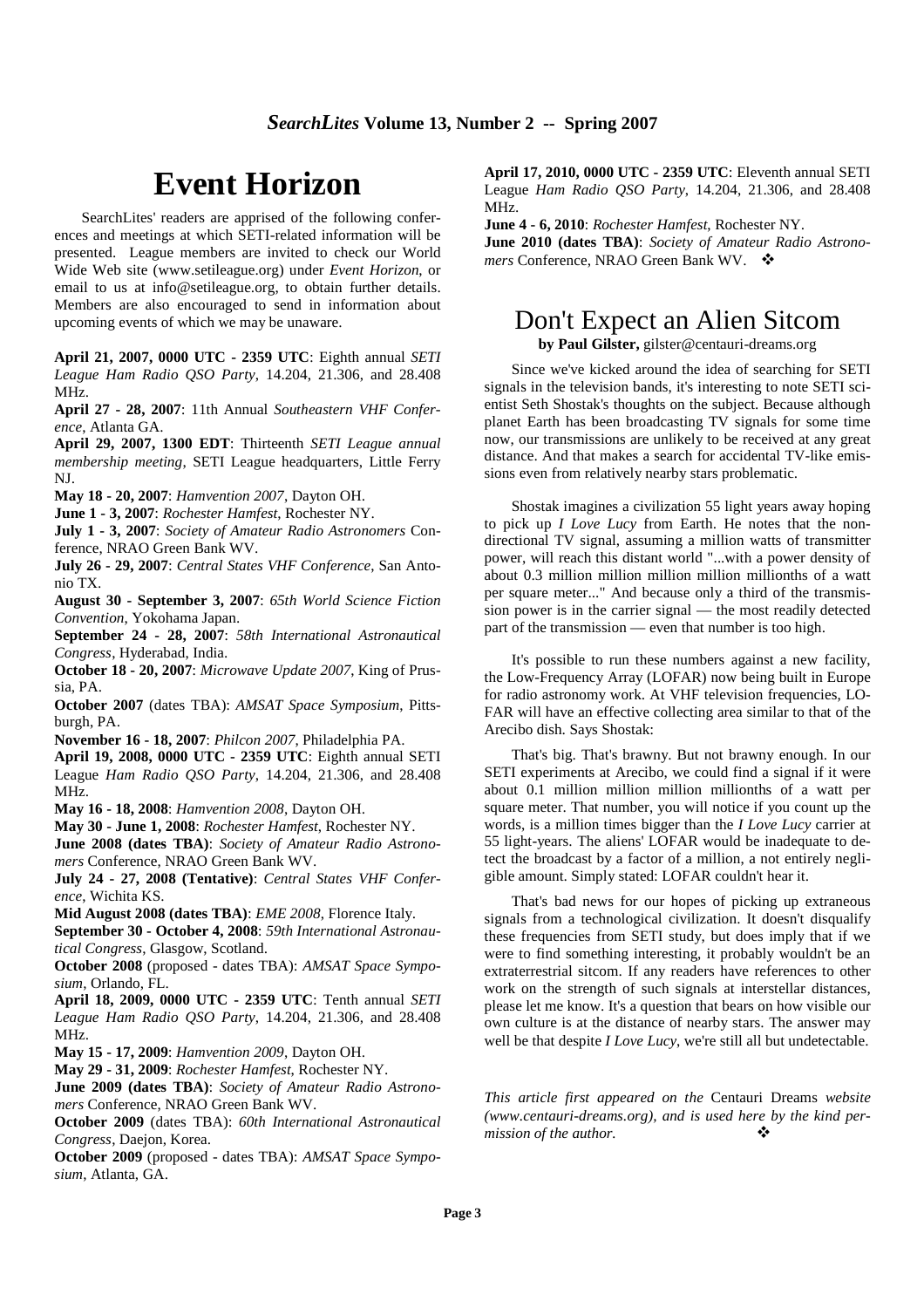### *Guest Editorial:*

# **At what point would you abandon the search?**

#### **by Seth Shostak, Public Programs Scientist, SETI Institute**

That's a question I get relatively frequently from folks who think that SETI may be a quixotic quest, as futile as searching for the Seven Cities of Gold. After all, modern efforts to find signals from extraterrestrial transmitters are now in their fifth decade. Could it be that those of us who still hope to tune in other worlds may be missing some writing on the wall? Some dead-obvious, chiseled text with a simple, if disappointing message: "There are no aliens"?

The question seems fair, since SETI's obvious analogs the historical voyages of discovery made in the centuries following the Renaissance - were completed in considerably less time than SETI has been beating the cosmic bushes. Columbus spent five weeks finding North America (and he wasn't even looking). Captain Cook, a true paragon of explorers, and a man who mapped places that Europeans didn't even know were places, never mounted an expedition that lasted more than three years.

But those analogs are false. The South Pacific, for all its watery wastes, is comprehensible in size. Even Cook's unimpressive Whitby collier, powered by sailcloth, could cross the Pacific in a matter of months, come about, and cross again in a different direction. His quarry, the islands peppering the ocean like coins scattered onto a living room carpet, signaled their presence by clots of clouds even when the islands themselves were below the horizon.

The SETI wilderness is incomparably larger, obviously, and its quarry is cryptic. Even if there are ten thousand transmitting societies nestled in the arms of the Milky Way, we might need to search millions of star systems before we find one. The actual number of star systems that radio SETI experiments have carefully examined is fewer than a thousand.

It's a simple truth, although one not universally acknowledged, that SETI is still in its early stages. Consequently, many of its practitioners will tell you that this is a multigenerational experiment, akin to building cathedrals in medieval Europe. In other words, a lot of SETI scientists will answer the question that began this article by saying "not in my lifetime, nor in that of my children or grandchildren."

Fighting words, but could they be hyperbolic? To begin with, SETI experiments will have examined millions of star systems within a generation. And within two, we could carefully check every star in the Galaxy. The SETI ship has a lot of ocean to cover, but thanks to new technologies, it's picking up speed. So clearly, if we haven't found something by midcentury or so, it will be hard to argue that it's still "early stages."

And frankly, it's conceivable that SETI's basic assumptions might be proven wrong. Imagine that the new space-based telescopes (COROT and Kepler) currently being deployed to hunt for Earth-size planets around other stars come up empty. That would be a premium-grade bummer. But even if (as widely expected) they do discover rocky worlds, it's possible that a decade or so down the line, their telescopic successors - atmosphere-sniffing instruments such as the Terrestrial Planet Finder might fail to find any extrasolar worlds on which life has taken hold.

Spacecraft of the future might return to us the news that neither Mars, Europa, nor any of the other orbs of the solar system with liquid water have ever produced a microbe. If these are headlines of the future - if the local cosmic neighborhood turns out to be as sterile as prime-time television - then that would certainly put me on the defensive.

But the fact is that none of this incites me to break out the worry beads. Not yet. The various factors in the well-known Drake Equation, which is often used to estimate the chances of SETI success, have - at least until now - become more encouraging with time, not less. The more we learn about the universe, the more it seems disposed to house worlds with life. It didn't have to be that way.

Somewhat more disquieting is the possibility that our approach is wrong. SETI today is overwhelmingly a search for narrow-band electromagnetic transmissions, or in fewer syllables, a hunt for beamed radio or light. We search with straightforward telescopic techniques, but it's possible that alien broadcasts could be encoded in ways that we're not set up to find. I'm not talking about how they construct their messages - or whether they're broadcasting in Standard American English or a lilting Klingon dialect - but the technical scheme they use. For instance, Walt Simmons at the University of Hawaii has suggested that garrulous aliens might wield two widely separated transmitters and use quantum mechanical effects to encode their messages. The advantage would be that if we opened this type of alien mail, it would be impossible to tell from which direction it came, thereby protecting the anonymity of the sender. This sort of approach - still somewhat beyond our technical abilities - might make our present receiving schemes seem naive.

In addition, there's always the chance that the discovery of new physics will reveal some communication mode that's either faster than light and radio, or requires less energy to use. This doesn't seem likely, but science is all about surprises.

Indeed, my personal feeling is that if SETI hasn't turned up something by the second half of this century, we should reconsider our search strategy, rather than assume that we've failed because there is nothing - or no one - to find. Would I ever conclude that we've searched enough? Would I ever truly give up on SETI's bedrock premise, and tell myself that the extraterrestrials simply aren't out there? Not likely. That would be to assume that we've learned all there is to know about our universe, a stance that is contrary to the spirit of explorers and scientists alike. We might yearn, or even need to believe that we are special, but to conclude that Homo sapiens is the best the cosmos has to offer is egregious self-adulation.

*This editorial first appeared on* Space.com*, and is used here by the kind permission of the author.*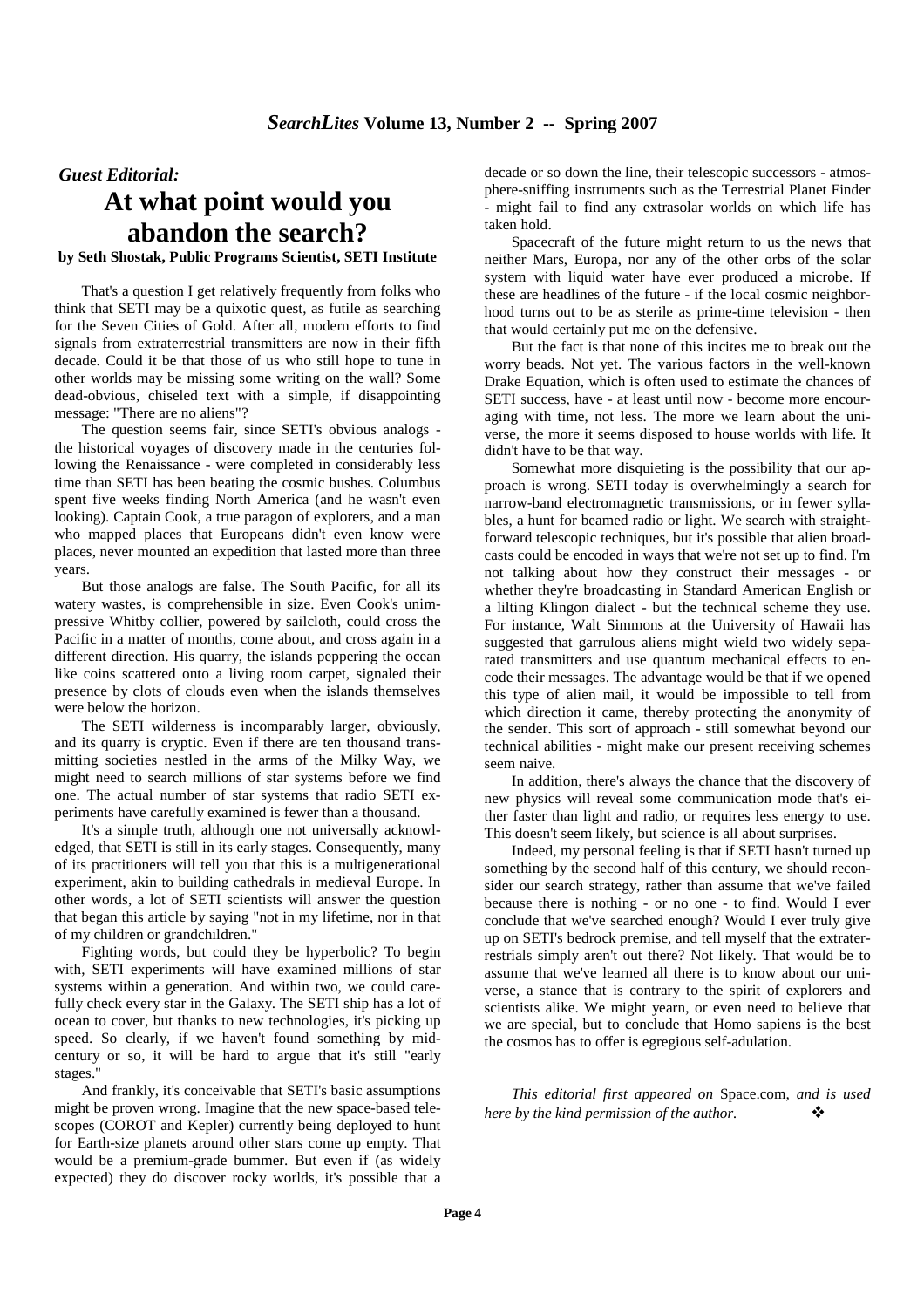### *Editorial:*

## **What Hath God Wrought? by H. Paul Shuch, Executive Director Emeritus, The SETI League, Inc.**

Morse, the digital communications code first demonstrated to a waiting world by Samuel F.B. Morse in 1844, is now officially obsolete. And so, I imagine, are many of us who still employ it.

First used to cross continents, and then (half a century later) to cross oceans, Morse Code (and its successors) wrought the communications revolution, shrinking and linking our globe, and ultimately facilitating collaborative science, as is practiced by The SETI League. For the past century, it has been the primary means by which amateur radio operators (to which fraternity many SETI League members belong) communicated with their counterparts in distant lands.

Ah, but no more. Several years ago, the International Telecommunications Union deemed Morse Code skills optional. Prior to that time, member states issuing ham radio licenses were required to compel applicants to demonstrate proficiency in that archaic artform. When the Morse Code requirement was abandoned by the ITU, individual nations were free to drop the code test from their licensing procedures. Many did -- but not the United States, the tail that wags the telecom dog.

But, in 2006, the USA's Federal Communications Commission dropped the other dit, and subtracted Morse proficiency from the price of admission into the ham radio fraternity. The resulting controversy pitted US against THEM, with US being those already skilled in this particular digital communications mode, and THEM being those who preferred more modern means of sharing ones and zeroes.

What has all this to do with SETI? On the surface, it would seem to involve us only peripherally. Many (but certainly not all) SETI League members happen to be licensed by our respective governments to engage in amateur radio communications. The grass-roots SETI League is an amateur as well as a professional organization. And our Search certainly involves electromagnetic communications. So, by syllogism, Morse Code proficiency is relevant to at least some engaged in the SETI endeavor.

In a broader sense, it can be argued, Morse Code is irrelevant to the theory or practice of SETI. For, in the Search phase, we are operating our telescopes as sensitive interstellar *receivers*, trying to detect radio or optical evidence of our cosmic companions. Unless we choose to transmit (and, in fact, *even* if we choose to transmit), any skills in radio telegraphy are entirely secondary to our stated mission. So, who cares what the ITU, the FCC, or any other regulating body may dictate?

On the third hand (and there's no telling how many hands ETI might possess), it is reasonable to assume that, with the elimination of a Morse Code requirement, the barriers to entry into the ranks of the radio amateurs have been reduced. Whether you are a Morsophile or a Morsophobe, you will have to admit that this could result in the world coining more licensed hams. And since The SETI League draws its membership base, at least in part, from among the ranks of the world's radio amateurs, might this not result in more potential SETI

League members? I think this is at least an arguable conclusion.

In which case, I thank you, Mr. ITU (and you, Ms. FCC), for opening the doors to greater SETI participation. Here we have a chance to attract wider participation in the SETI enterprise. This can have nothing but positive results.

Unless ETI chooses to communicate solely in Morse Code.

*Disclaimer: The opinions expressed in editorials are those of the individual authors, and do not necessarily reflect the position of The SETI League, Inc., its Trustees, officers, Advisory Board, members, donors, or commercial sponsors.*

# **SETI League Director Introduces New Astrobiology Course**

**Williamsport PA.., February 2007** -- In his capacity as Visiting Professor of Physics and Astronomy at Lycoming College, Dr. H. Paul Shuch, The SETI League's executive director emeritus, is pleased to introduce "Life in the Universe," a new undergraduate course that explores the origin, development, and distribution of life in the cosmos. The four semester hour class, which includes lecture and laboratory components, was approved by Lycoming College as an Experimental Course and scheduled for the Spring, 2007 semester, which began on January 8th. A total of 55 students, divided into three laboratory sections, are currently enrolled.

The first scientific life-in-the-universe conference was held at the National Radio Astronomy Observatory, Green Bank WV, in 1961. For about four decades now, conferences touching on the topics of this course have been sponsored periodically by the International Astronomical Union, and under the auspices of the International Academy of Astronautics. In the past, these meetings fell under the heading of "Bioastronomy." "Astrobiology" is merely NASA's latest buzz-word for this ongoing research. Nevertheless, as an academic discipline, astrobiology is only recently arrived on the scene. Few colleges or universities currently offer astrobiology courses - and still fewer at the undergraduate level. Thus, students can envision themselves as standing on the pier, looking out across largely uncharted waters. Prof. Shuch's course is intended to bring order and understanding to the regions where once there be only dragons.

Founded in 1812, Lycoming College is a small, churchaffiliated liberal arts and sciences institution, boasting 1500 students, 100 faculty members, small classes, and highly interdisciplinary education. Among its variety of undergraduate programs offered are BA and BS degrees in both Astronomy and Physics. The Lycoming campus is located in downtown Williamsport PA, a small community of 30,000 which calls itself a "college town." In addition to Lycoming College, Williamsport is home to the Pennsylvania College of Technology, a Penn State University affiliate where Prof. Shuch taught for several years before joining the SETI League as Executive Director in 1995. ◆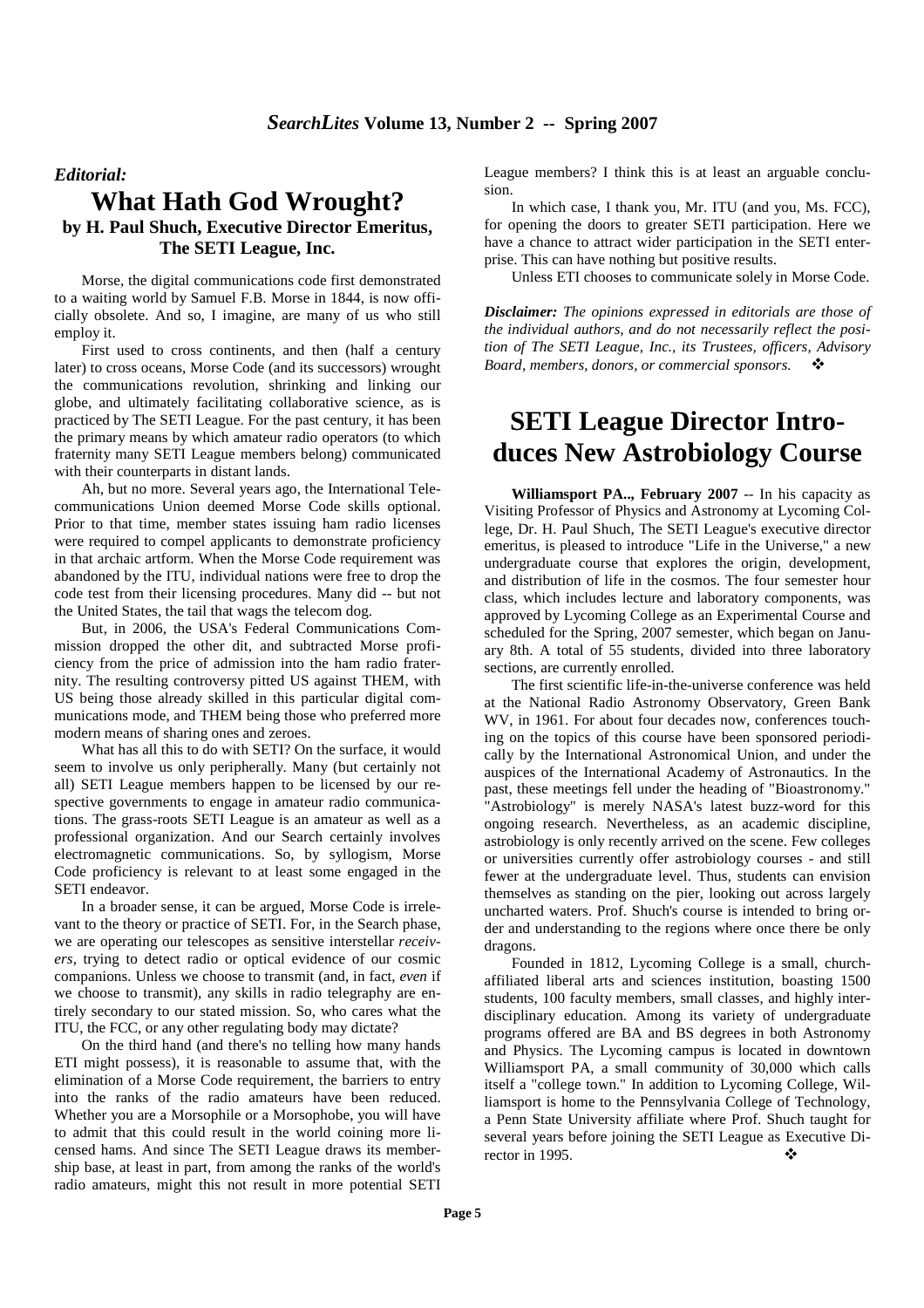## *Ask Dr. SETI:*  **Do You Support Active SETI?**

#### **Dear Dr. SETI:**

*The SETI League's animated logo, on your website, appears to implicitly endorse the idea of an Active Search for Extraterrestrial Intelligence. I thought The SETI League only supported Passive Searching. Are you now endorsing Active SETI?* 

*Miguel, Venezuela*

#### **The Doctor Responds:**

Thank you for noticing our logo, Miguel. Please take a closer look at that animated GIF. You will see that the direction of wave motion is inward, toward the antenna. Thus, it depicts a distant message being *received*, not one being transmitted from Earth.

In its original form, as first drawn in 1994 (the year The SETI League was founded), our logo was of course static. Thus, there was no way to tell that the logo *didn't* represent a transmission from Earth. Because our respected colleagues at the SETI Institute are indeed committed primarily to passive SETI, one of their scientists politely declined to join The SETI League until we clarified our logo. I am pleased to report that once we produced the animated version, clearly depicting reception, she became a SETI League member and ardent supporter.

It is true that The SETI League's primary research project is indeed a passive all-sky survey. Nevertheless, The SETI League is certainly open to the possibility of Active SETI experiments, as long as they are within the guidelines of internationally adopted protocols. Please see the Protocols section of the website of the SETI Permanent Study Group, International Academy of Astronautics, at http://iaaseti.org, for further clarification on this controversial issue.

### **Dish Mesh Spacing**

#### **Dear Dr. SETI:**

*In your column on parabolic reflector surface accuracy, you state, "The surface inaccuracies should not exceed a tenth of a wavelength at the operating frequency." I agree with this, but I am looking for some reference that will allow me to calculate what will happen to the dish efficiency if I use only a 1/4 or 1/2 wavelength mesh surface. Can you help?* 

*Jim, Michigan* 

#### **The Doctor Responds:**

Here's a rough rule of thumb, Jim: A solid surface reflects 100% (minus feed blockage and illumination spill-over, of course) of the incident signal. That is, it is completely opaque. At half-wavelength mesh spacing, the dish surface becomes 100% porous -- that is, it reflects *none* of the incident signal. So, for quarter wave spacing (midway between solid dish and half-wave mesh), it stands to reason that the dish should be 50% porous, reflecting half of the signal and passing the other half.

This may sound like only a 3 dB penalty for going to 1/4 wave mesh, but it's actually much worse than it sounds. This is

because, in addition to losing half the signal, when you are pointing your dish straight up (toward quiet sky), you end up filling your feedhorn 50% with warm Earth (290 Kelvin), which it sees looking down *through* the dish. This would raise your system noise temperature by an extra 155 Kelvin (half of the Earth temperature, because the quarter-wave mesh is half porous, remember?) The resulting thermal noise takes (for example) an otherwise 50 Kelvin receiver up to 205 K. The net penalty is thus: 3 dB reduction in antenna gain, *plus* an additional 6 dB in receiver noise, for a total signal-to-noise degradation of a shocking **9 dB!!** This is like reducing your parabolic reflector's diameter by a factor of three, which I think you can agree won't do much for the sensitivity of your radio telescope.

Bottom line: quarter wave mesh just won't work. A reasonable compromise is to use eighth wave mesh, which degrades your overall system only about 1 dB, relative to a solid dish.  $\bullet$ 

### **SARA Announces Keynote Speaker**

**Little Ferry, NJ.., March 2007** -- The Society of Amateur Radio Astronomers (SARA), a SETI League Affiliated Society that represents several hundred amateur radio astronomers around the world, is pleased to announce the selection of Dr. Andrew Clegg (W4JE), a radio astronomer with interests in amateur radio, astronomy, and photography, as Keynote Speaker for its annual technical conference, scheduled for 1 - 3 July 2007 at the National Radio Astronomy Observatory, Green Bank, WV.

Dr. Clegg received his M.S. and PhD degrees in radio astronomy and electrical engineering from Cornell University, and his BA degree in physics and astronomy from the University of Virginia. He first worked as a research scientist with the Naval Research Laboratory in Washington, D.C., where he studied astrophysical masers, interstellar radio wave propagation, and the Galactic magnetic field. He also developed new algorithms for fusing data from diverse sensors (ranging from microwave to ultraviolet) that were used in remote sensing applications. He then worked in private industry as an RF engineer for Comsearch (a consulting firm), then as Lead Member of Technical Staff for Cingular Wireless, the nation's largest wireless provider. He re-joined the Federal government in 2003, where he served as the National Science Foundation's Program Manager for the National Radio Astronomy Observatory. Presently, he is Program Director for Electromagnetic Spectrum Management at NSF, where he spends most of his time trying to protect the frequency allocations used by the radio astronomy service from growing radio interference. He presently uses his adult occupation to fund his long-time hobbies -- he has been an amateur astronomer since age 10 and an amateur radio operator since age 14.

Dr. Clegg's keynote presentation, tentatively scheduled for 10 AM on Monday, 2 July 2007, is titled Present and Future Radio Spectrum Trends: their impact on radio astronomy. He says, "I spend a lot of my time doing spectrum management on behalf of NSF's radio observatories. Many of the same topics that impact the big observatories (such as Broadband over Power Line (BPL), ultrawideband emitters, unlicensed devices, satellites, the DTV transition) will also impact amateur radio astronomers."